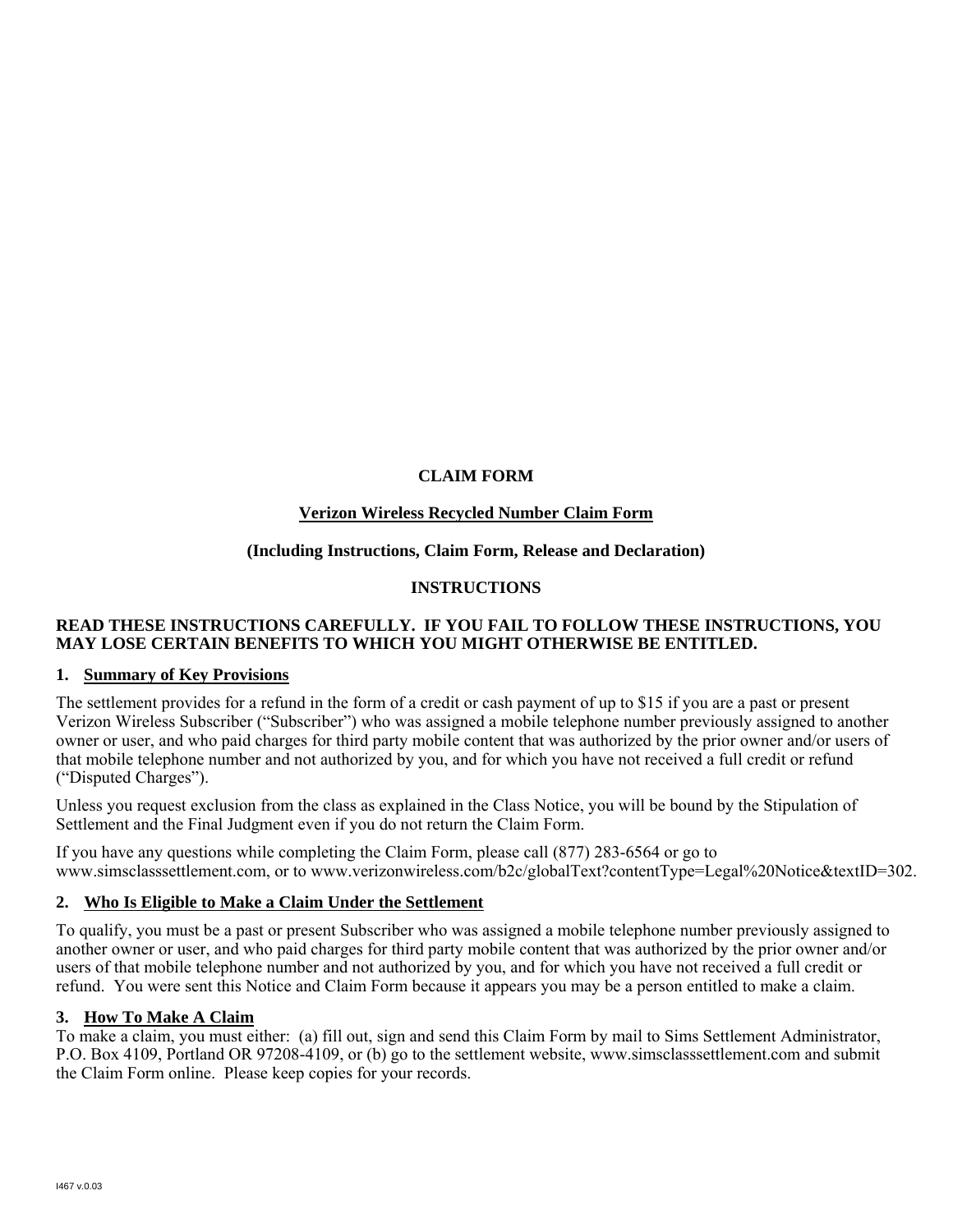#### **4. Claims Deadline**

Y**ou must mail the claim form so that it is postmarked on or before June 12, 2009***,* **or submit it online on or before June 12, 2009. If you fail to return your claim form by the required date, your claim will be rejected, and you will be deemed to have waived all rights to receive any benefits under this settlement.**

> **Remember: To be valid, your Claim Form must be completely and accurately filled out, signed and dated, and must include all requested information. If your Claim Form is incomplete, untimely, illegible, or contains false information, it may be rejected.**

## CLAIM FORM **(Please Print or Type)**

# **A. REQUIRED INFORMATION**

**You must complete every part of this Section A (except that providing your e-mail address is optional). The information you provide will be treated as confidential. Any compensation that Verizon Wireless provides in response to your claim will either (a) be credited to the current Verizon Wireless mobile telephone number and account you identify, or (b) be issued to the name and street address you provide. Please print clearly in blue or black ink.** 

| Name<br>first                                                                                      | last                     |  |  |  |  |  |
|----------------------------------------------------------------------------------------------------|--------------------------|--|--|--|--|--|
| Address                                                                                            |                          |  |  |  |  |  |
| City                                                                                               | Zip Code<br><b>State</b> |  |  |  |  |  |
| <b>Current Phone Number</b>                                                                        |                          |  |  |  |  |  |
| Email (optional)                                                                                   |                          |  |  |  |  |  |
| By checking this box, I represent that I paid Disputed Charges.                                    |                          |  |  |  |  |  |
| • Mobile telephone number for which you paid Disputed Charges:                                     |                          |  |  |  |  |  |
| Approximate date or date range you paid Disputed Charges:                                          |                          |  |  |  |  |  |
| $month(s)$ :<br>year(s):                                                                           |                          |  |  |  |  |  |
| If you received refunds or credits for Disputed Charges, total amount of refunds or credits:<br>\$ |                          |  |  |  |  |  |
| If you did not receive refunds or credits for Disputed Charges, check the following box:           |                          |  |  |  |  |  |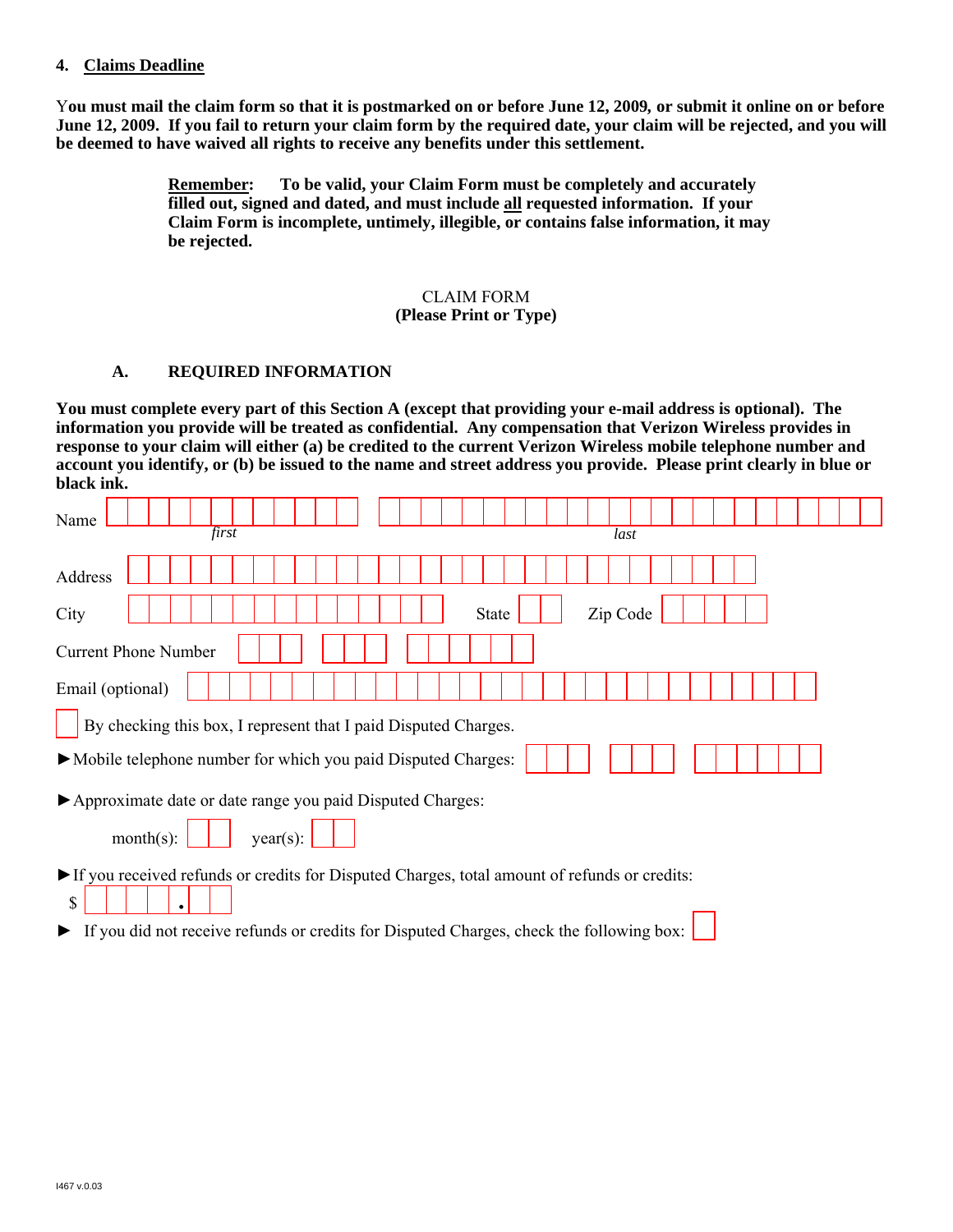# **B. CERTIFICATION**

#### **Please read, date, and sign the statement below.**

By signing and dating this form below, I affirm that I paid Disputed Charges that I did not authorize and for which I did not receive a full refund or credit. Furthermore, I acknowledge that I have read the Release attached to this Claim Form, and understand that the Stipulation of Settlement and Release and the Final Judgment entered in this action will be binding on me, my agents and heirs, and any other person or entity with authority to act on my behalf.

## **Certification [For Mail Only]**

I state under penalty of perjury that the information provided above is true and correct to the best of my knowledge and belief.

| $\mathbf{r}$<br>Date |  | $\sim$ |  |
|----------------------|--|--------|--|
|                      |  |        |  |

**Remember: You must send the claim form so that it is received or postmarked on or before June 12, 2009, or submit it online on or before that date. If you fail to return your claim form by the required date, your claim will be rejected.**